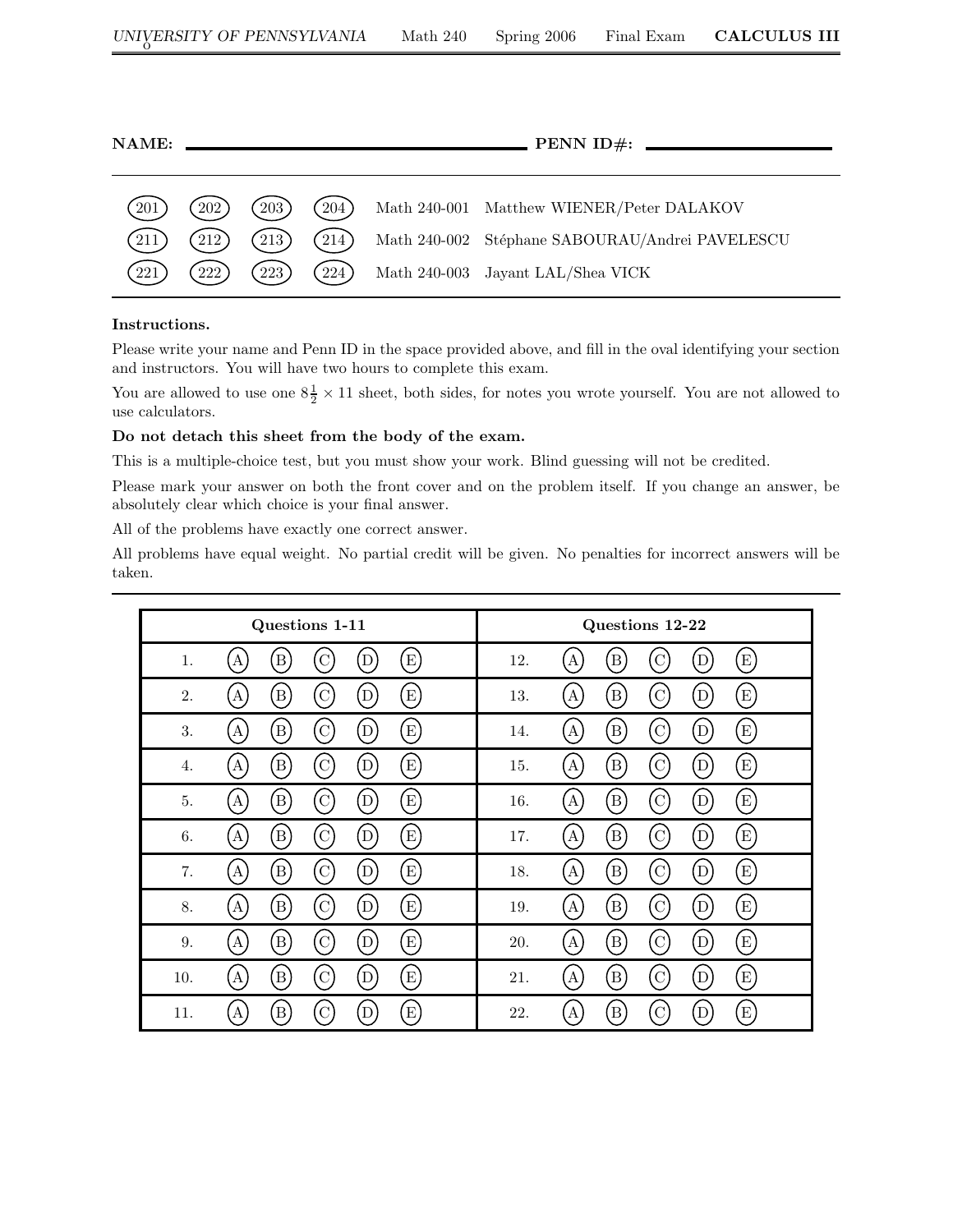1. For the matrices  $A^{-1}$  and  $B^{-1}$  below, find  $(AB)^{-1}$ .

$$
A^{-1} = \begin{pmatrix} 1 & 2 \\ 3 & 2 \end{pmatrix} \quad B^{-1} = \begin{pmatrix} 2 & 1 \\ 3 & 1 \end{pmatrix}
$$
  
\n(A)  $\begin{pmatrix} 8 & 12 \\ 12 & 5 \end{pmatrix}$  (B)  $\begin{pmatrix} 8 & 3 \\ 12 & 5 \end{pmatrix}$  (C)  $\begin{pmatrix} 5 & 6 \\ 6 & 8 \end{pmatrix}$  (D)  $\begin{pmatrix} 5 & 8 \\ 8 & 6 \end{pmatrix}$ 

(E) This can't be done: one of  $A$ ,  $B$  is singular, and  $AB$  is undefined.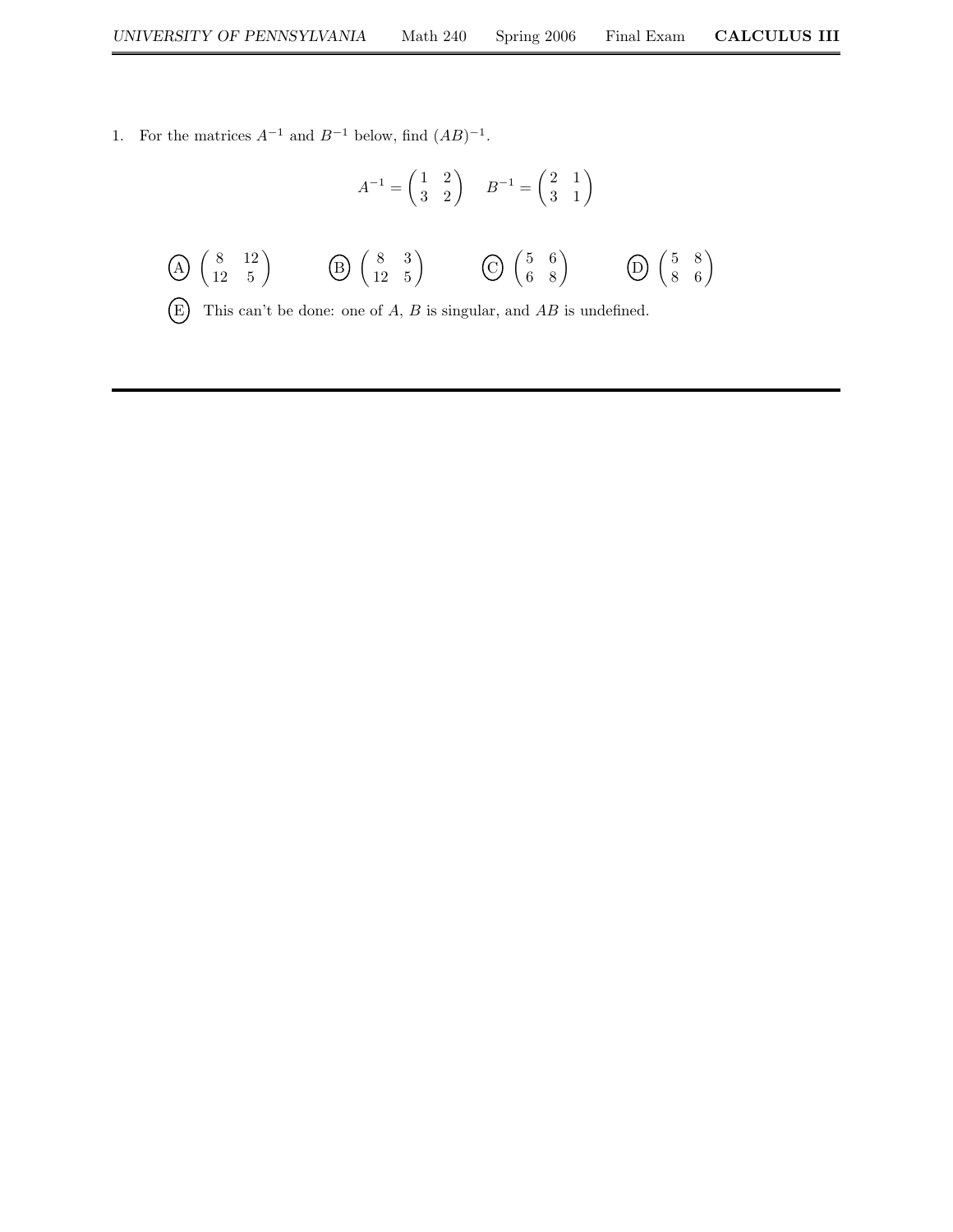2. Find  $y(\pi)$ , where y satisfies the differential equation

$$
\frac{d^4y}{dx^4} - 16y = 0
$$

subject to the initial condition

$$
y(0) = 1
$$
,  $y'(0) = 0$ ,  $y''(0) = -4$ ,  $y'''(0) = 0$ .

As a reminder,  $A^4 - 16 = (A^2 - 4)(A^2 + 4) = (A - 2)(A + 2)(A^2 + 4)$ .

(A) 0 (B) 1 (C) 
$$
\frac{1}{2}e^{2\pi} + \frac{3}{2}
$$
 (D)  $\frac{1}{2}e^{2\pi} + \frac{1}{2}e^{-2\pi} - \frac{1}{2}$  (E)  $\frac{1}{2}e^{2\pi} - \frac{1}{2}e^{-2\pi} + \frac{3}{2}$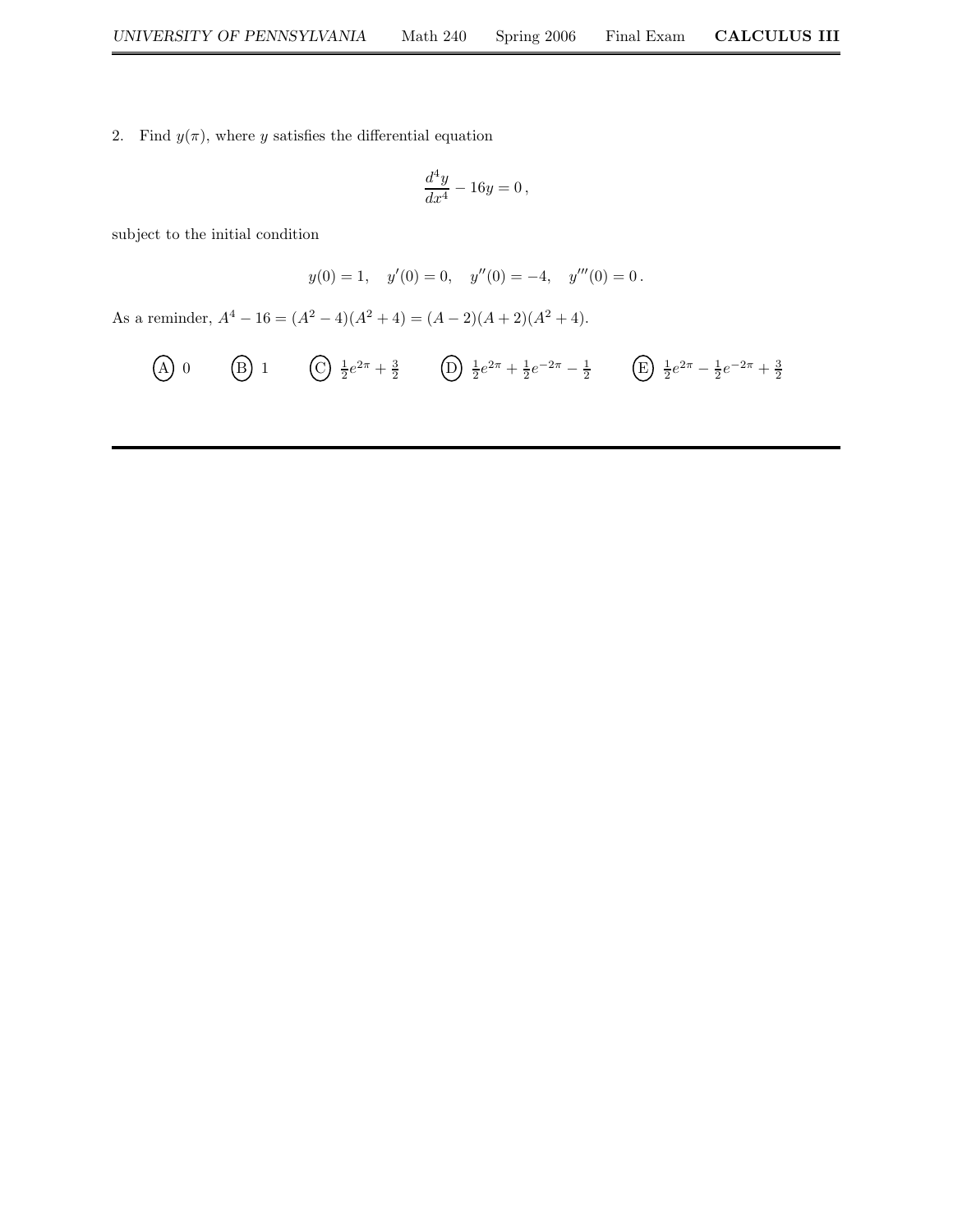3. Give the general solution to the differential equation

$$
x^2y'' - 2xy' + 2y = 0.
$$

(A) 
$$
y = c_1 x^2 + c_2 x^3
$$
  
\n(B)  $y = c_1 + c_2 x^{-2}$   
\n(C)  $y = c_1 x + c_2 x^3$   
\n(D)  $y = c_1 + c_2 x^2$   
\n(E)  $y = c_1 x + c_2 x^2$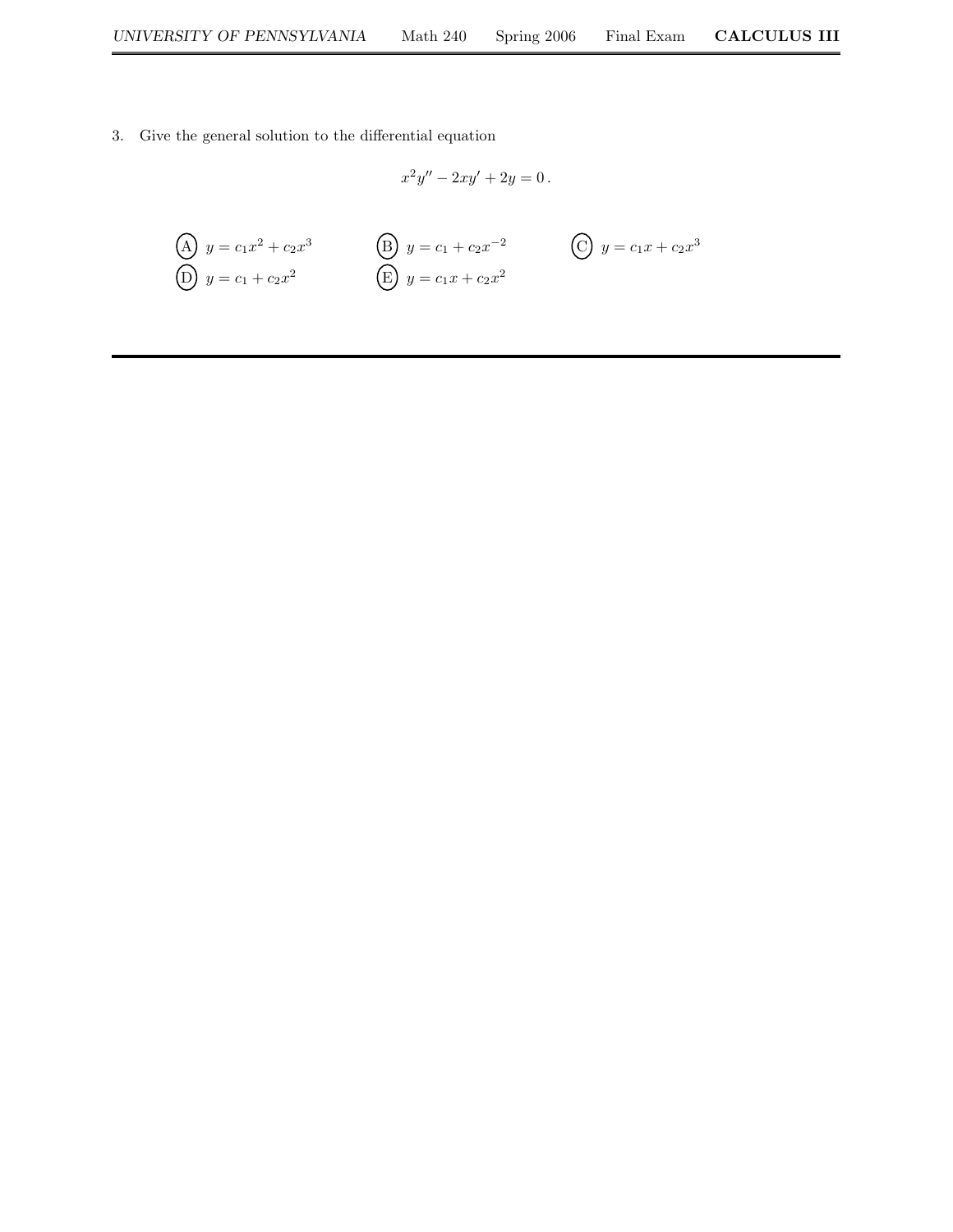4. Which of the following diagrams is the direction field for the differential equation  $y' = xy$ ? In the figures, the x-axis and the y-axis both run from  $-2$  to 2.

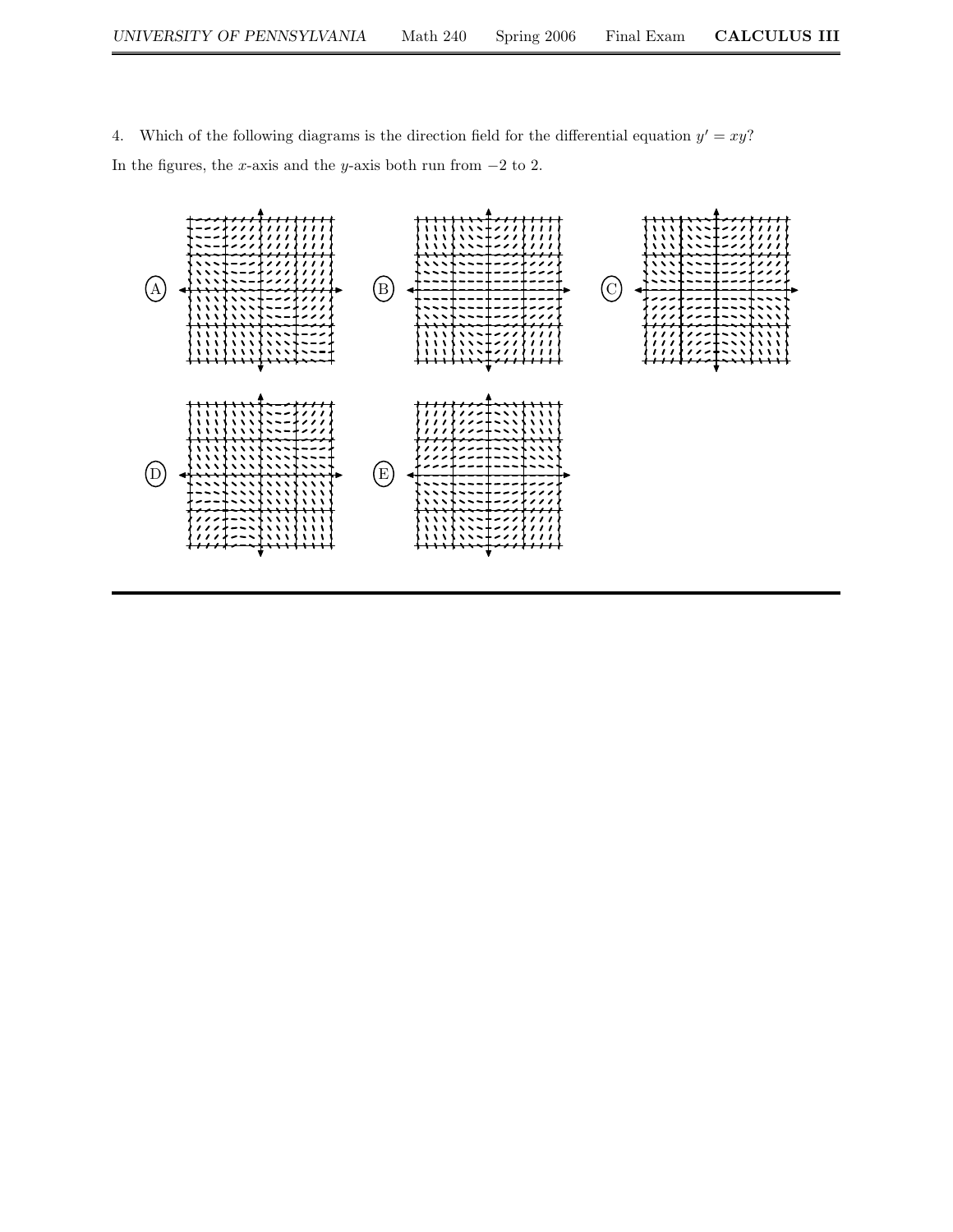5. Evaluate the inverse Laplace transform

$$
\mathcal{L}^{-1} \left\{ \frac{4s+23}{s^2+4s+29} \right\}.
$$
  
\nA)  $2e^{4t} \sin 5t + 3e^{4t} \cos 5t$   
\nB)  $3e^{2t} \sin 5t - 2e^{2t} \cos 5t$   
\nC)  $2e^{-2t} \sin 5t + 3e^{-2t} \cos 5t$   
\nD)  $3e^{-2t} \sin 5t + 4e^{-2t} \cos 5t$   
\nE)  $2e^{2t} \sin 5t + 2e^{2t} \cos 5t$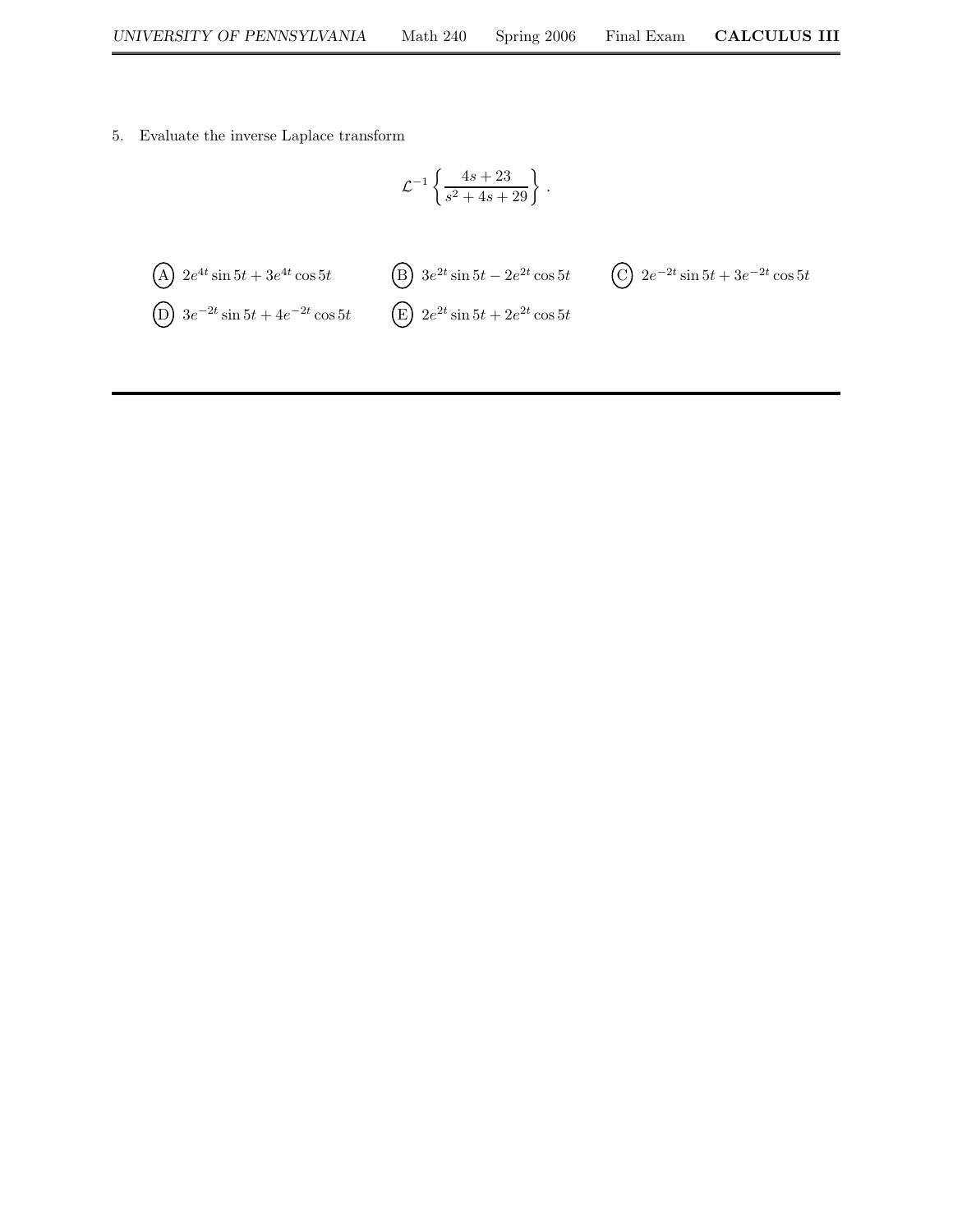## 6. The differential equation

$$
y'-2y=e^{2t}\,,
$$

with initial condition  $y(0) = 3$ , has its solution expressible using inverse Laplace transforms as:

$$
\begin{aligned}\n\text{(A)} \ \mathcal{L}^{-1} \left\{ \frac{3}{s-2} \right\} + \mathcal{L}^{-1} \left\{ \frac{1}{(s-2)^2} \right\} \\
\text{(B)} \ \mathcal{L}^{-1} \left\{ \frac{3}{s-2} \right\} + \mathcal{L}^{-1} \left\{ \frac{1}{(s-1)} \right\} \\
\text{(C)} \ \mathcal{L}^{-1} \left\{ \frac{2}{s-2} \right\} + \mathcal{L}^{-1} \left\{ \frac{2}{(s-1)^2} \right\} \\
\text{(D)} \ \mathcal{L}^{-1} \left\{ \frac{2}{s-2} \right\} - \mathcal{L}^{-1} \left\{ \frac{1}{(s-2)^2} \right\} \\
\text{(E)} \ \mathcal{L}^{-1} \left\{ \frac{1}{s-2} \right\} - \mathcal{L}^{-1} \left\{ \frac{3}{(s-2)^2} \right\}\n\end{aligned}
$$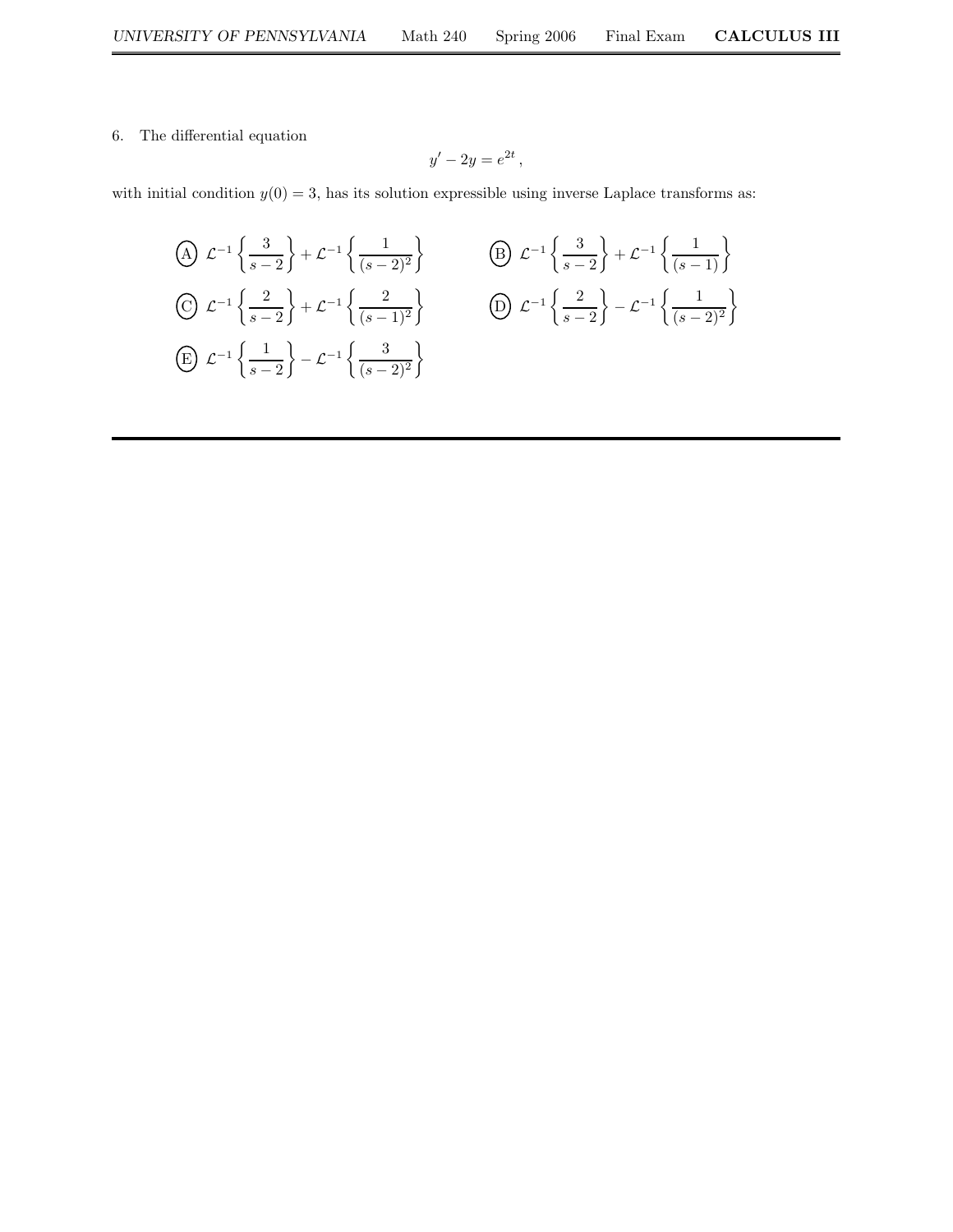7. If you solve the following system of differential equations

$$
\begin{cases}\nx' = x + 3y \\
y' = 5x + 3y\n\end{cases}
$$

subject to the initial condition  $x(0) = 5$  and  $y(0) = 3$ , then  $x(t)$  is given by:

(A) 
$$
x = e^{2t} + 4e^{5t}
$$
  
\n(B)  $x = 3e^{-2t} + 2e^{6t}$   
\n(C)  $x = 2e^{-2t} + 3e^{6t}$   
\n(D)  $x = 3e^{2t} + 2e^{5t}$   
\n(E)  $x = 6e^{2t} - e^{3t}$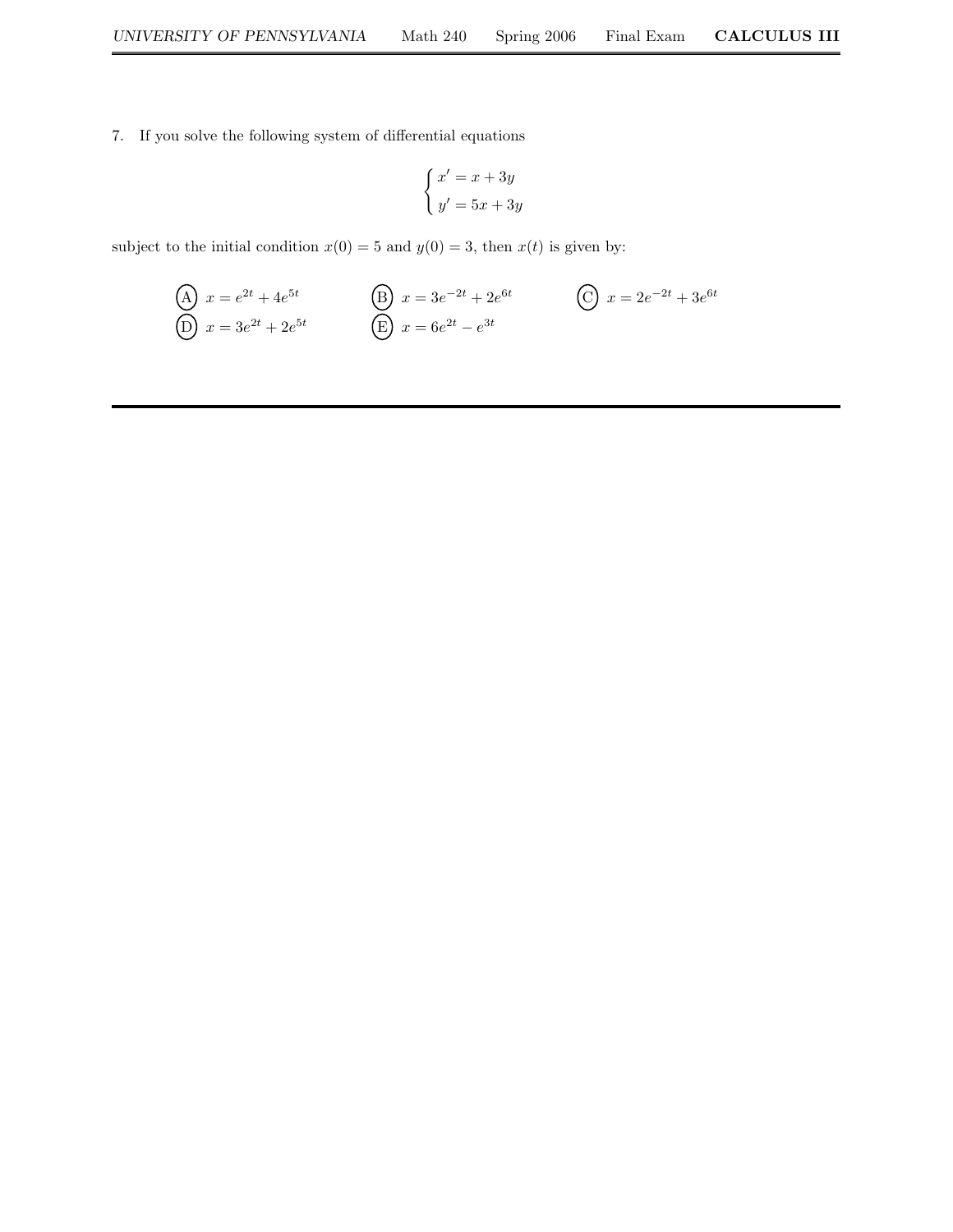8. Find  $c_4$ , where  $y = \sum_{k=0}^{\infty} c_k x^k$  is a solution to the differential equation

$$
y'' - (1 + x^2)y = 0,
$$

subject to the initial condition  $y(0) = 8$  and  $y'(0) = -3$ .

$$
(A) 1 \t (B) 2 \t (C) 3 \t (D) 4 \t (E) 5
$$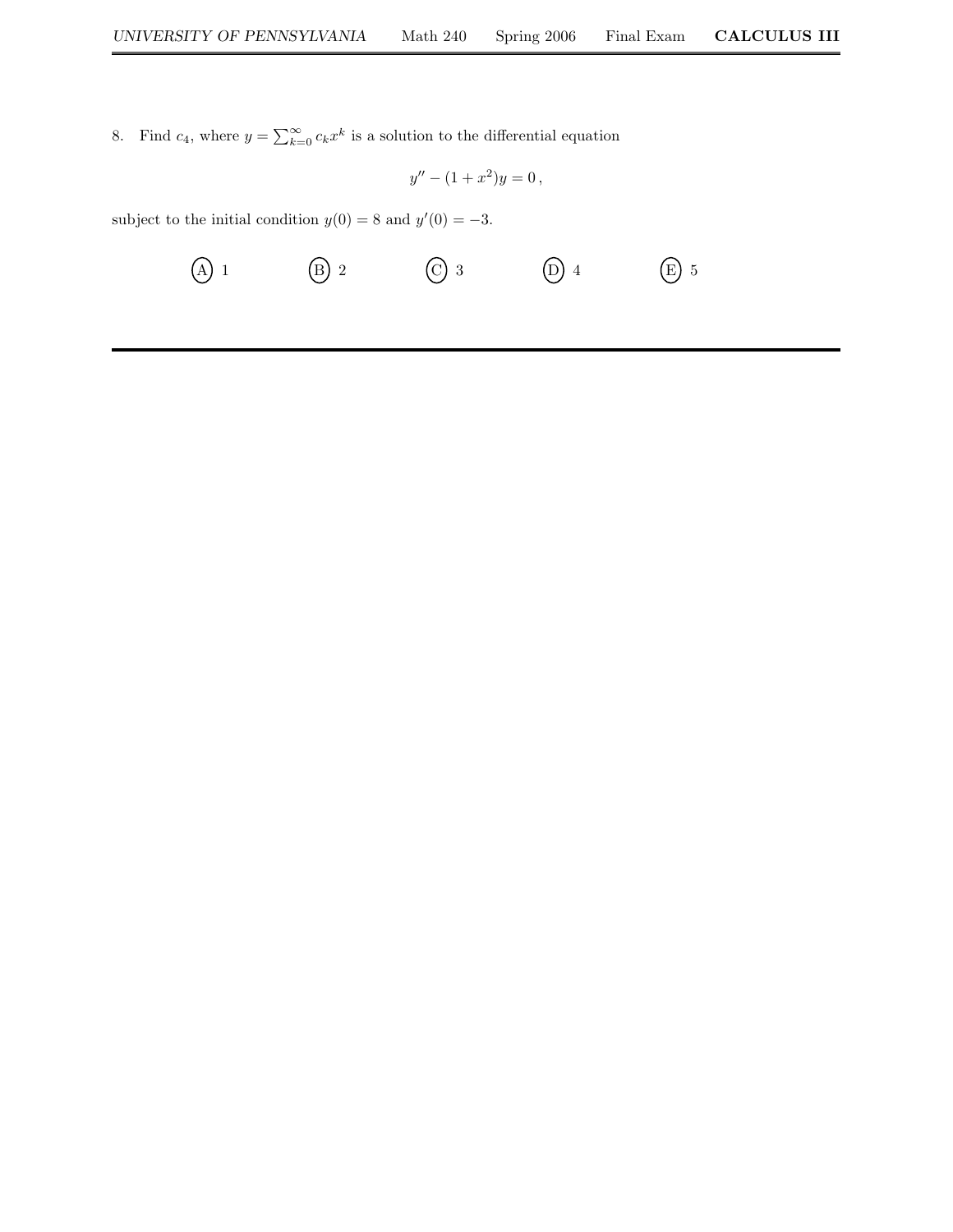9. Find a recurrence relation for  $c_n$ , where  $y = \sum_{k=0}^{\infty} c_k x^k$  is a solution to the differential equation

$$
y'' + xy' + y = 0.
$$

That is, give a formula for  $c_{n+2}$  in terms of  $c_n$  and/or  $c_{n+1}.$ 

(A) 
$$
c_{n+2} = -\frac{c_n + c_{n+1}}{n}
$$
 (B)  $c_{n+2} = \frac{(2n-1)}{(n+1)(n+2)}c_n$  (C)  $c_{n+2} = -\frac{c_n}{n+2}$   
\n(D)  $c_{n+2} = -\frac{c_n + c_{n+1}}{n(n+1)}$  (E)  $c_{n+2} = -\frac{c_n}{2n(n-1)}$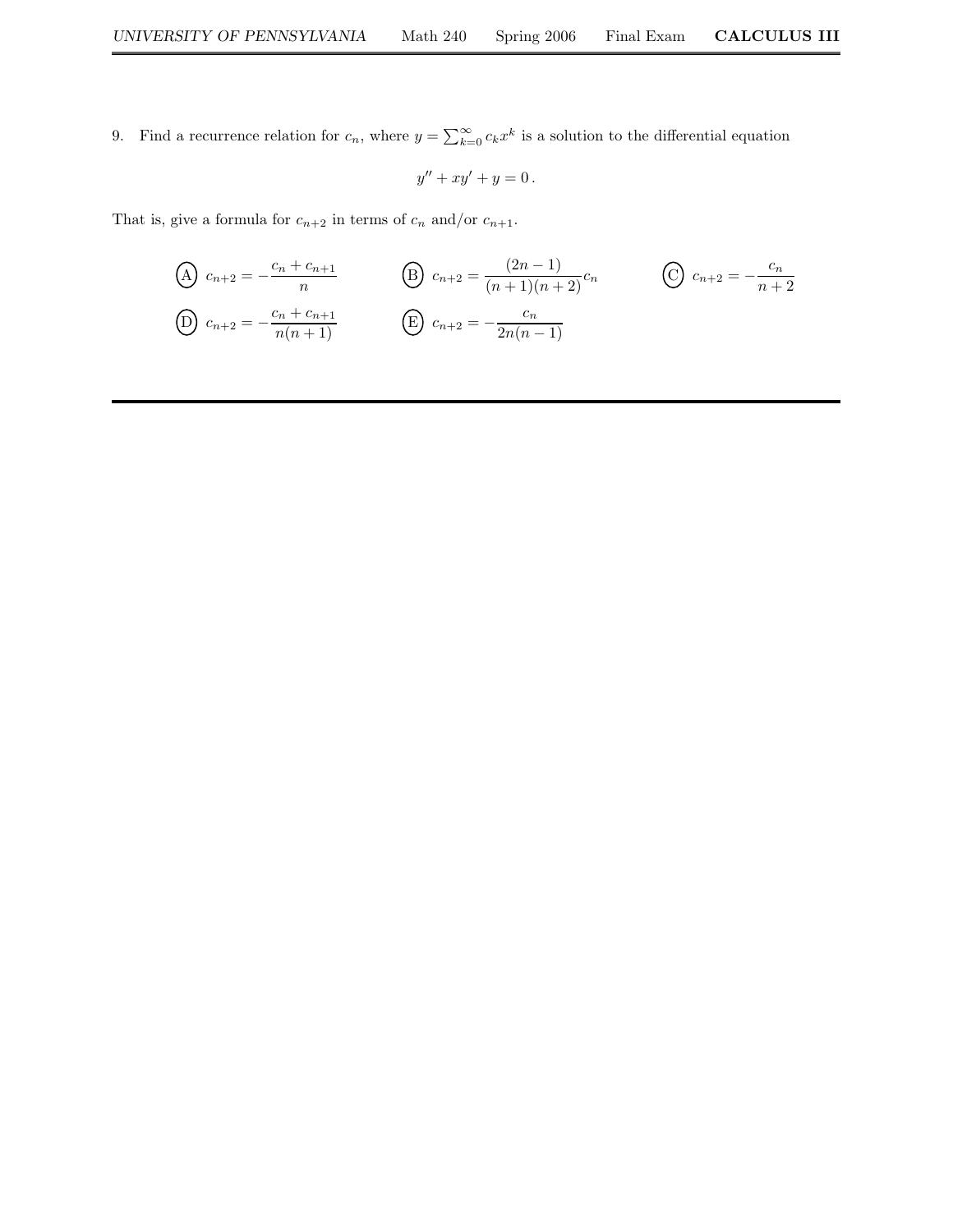10. Let S be the surface consisting of the boundary of the unit cube  $0 \le x \le 1$ ,  $0 \le y \le 1$ ,  $0 \le z \le 1$ , and let  $\mathbf{F} = (e^x + z)\mathbf{i} + (y^2 - x)\mathbf{j} - xe^y\mathbf{k}$ . Evaluate the outward flux (or divergence)

$$
\oint_{\mathcal{S}} \mathbf{F} \cdot d\mathbf{S} = \oint_{\mathcal{S}} \mathbf{F} \cdot \mathbf{n} \, dS \,,
$$

also written

$$
\oiint_{\mathcal{S}} (e^x + z) dy dz + (y^2 - x) dz dx - x e^y dx dy.
$$



$$
\text{(A) } e-2 \qquad \text{(B) } e \qquad \text{(C) } e+2 \qquad \text{(D) } e+3 \qquad \text{(E) } 4-e
$$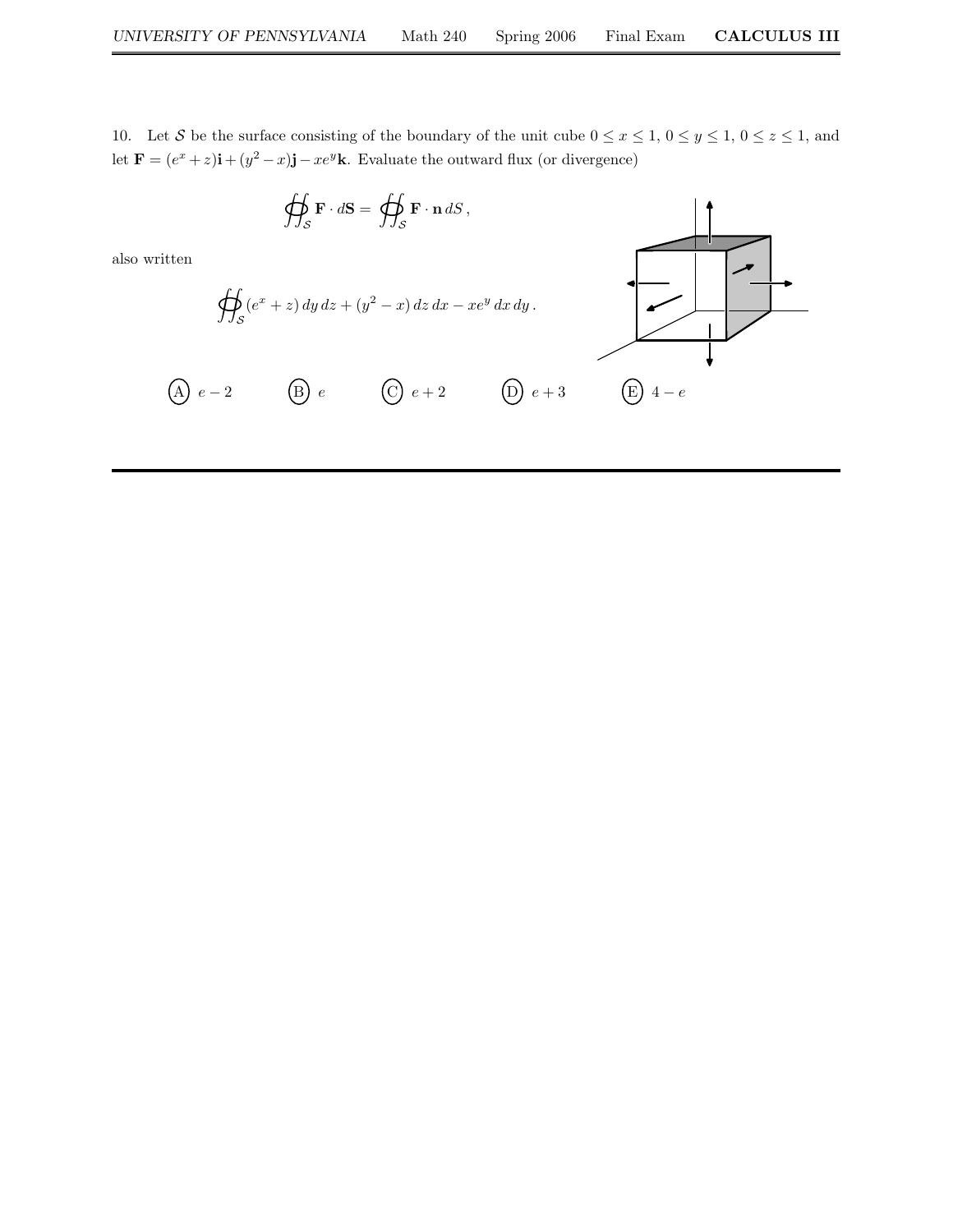11. Find

$$
\int_{\mathcal{C}} (2x + e^y) \, dx + (3y^2 + xe^y) \, dy
$$

where C is the arc of the ellipse  $x^2 + 4(y - 2)^2 = 4$  from  $(0, 1)$  to  $(2, 2)$  in the counterclockwise direction.

(A) 
$$
e^3 + 12
$$
 (B)  $3e - 7$  (C)  $2e^2 + 11$  (D)  $3e^2 + 14$ 

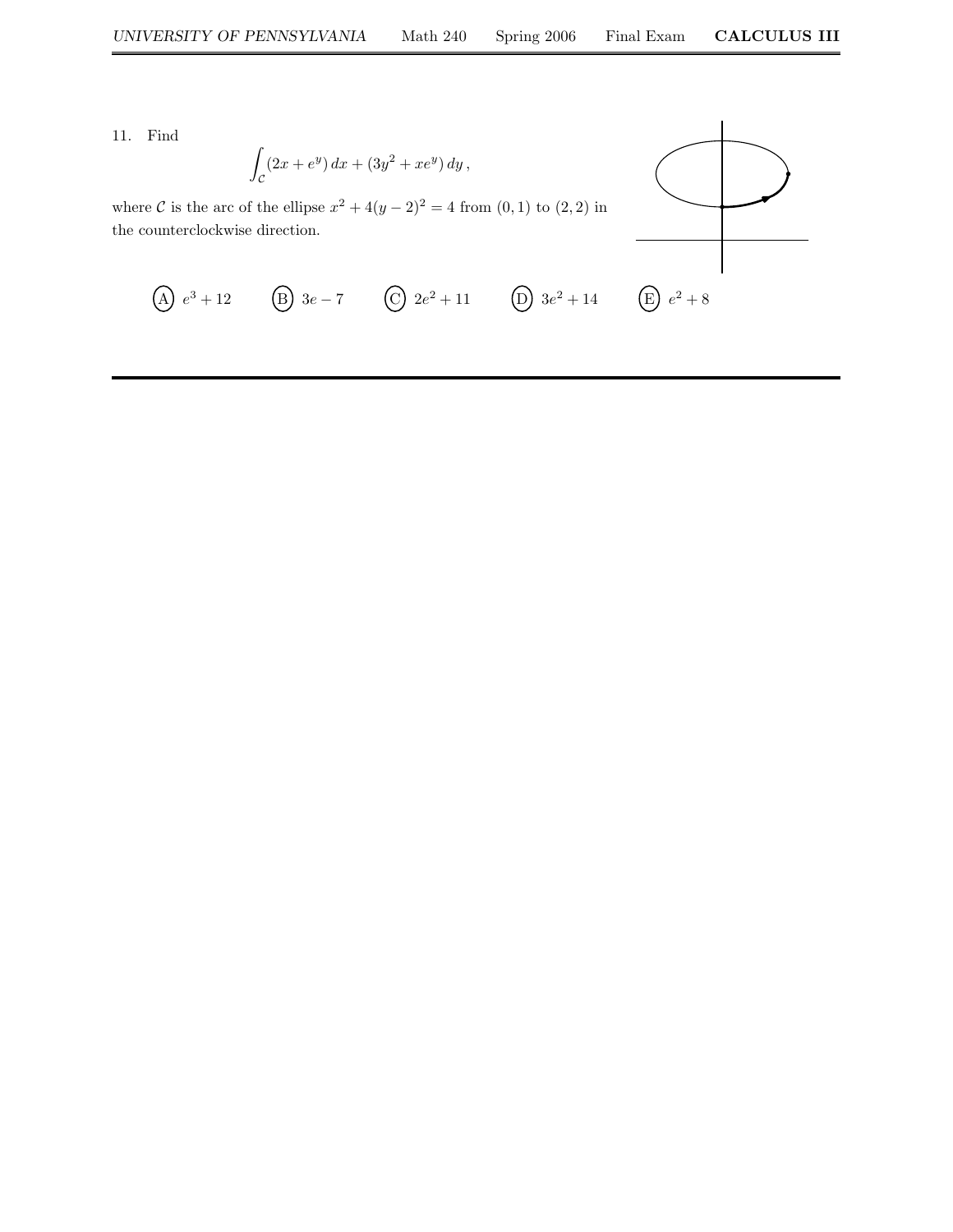12. Evaluate

$$
\oint_{\mathcal{C}} (e^x + 3y) \, dx + (4x + y^6) \, dy
$$

where C is the circle  $(x - 2)^2 + (y - 4)^2 = 1$ , traversed counterclockwise.

$$
(A) 0 \t (B) 1 \t (C) e \t (D) \pi \t (E) 4
$$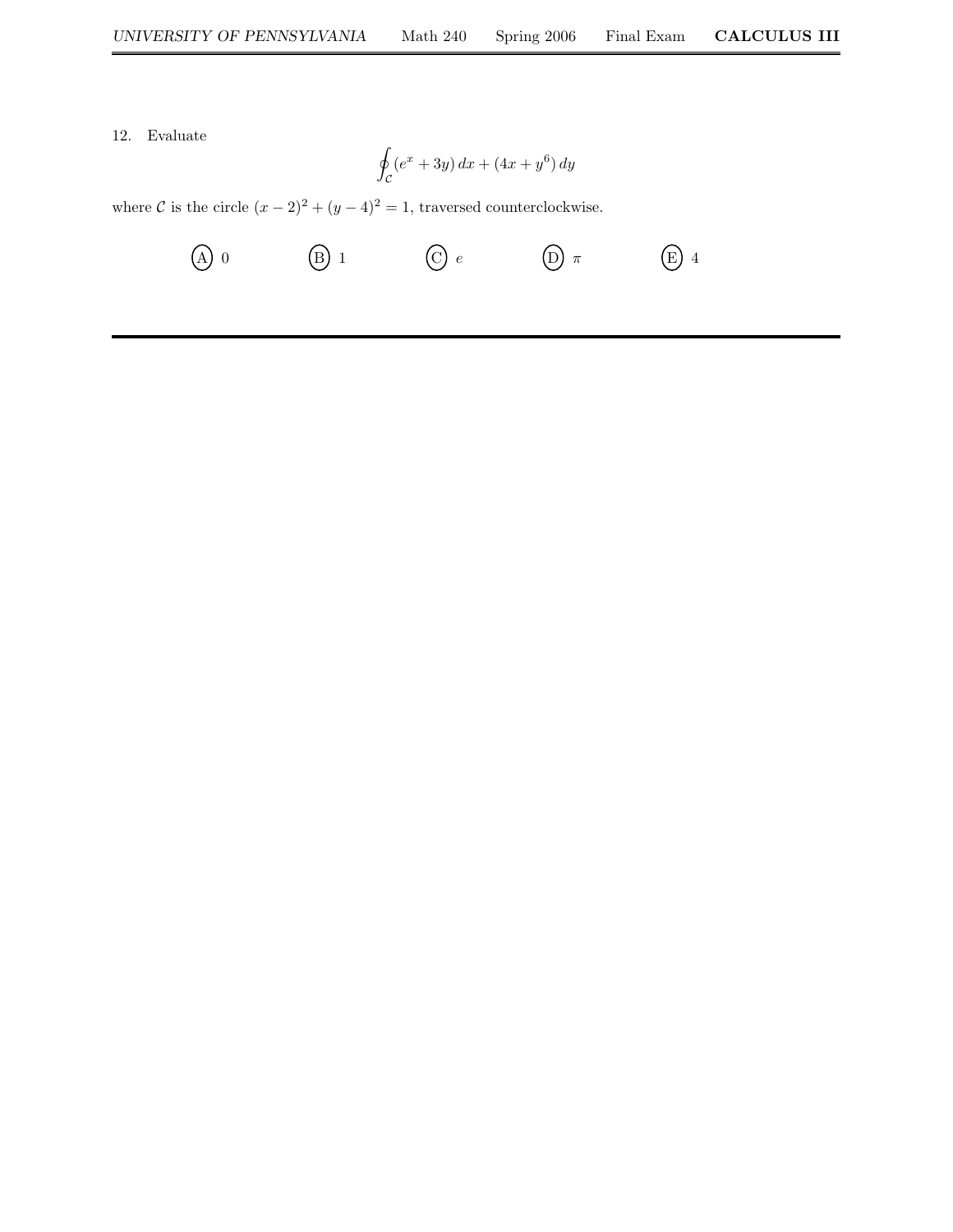13. A certain forced undamped oscillator is modelled by the differential equation

$$
m\frac{d^2x}{dt^2} + 18x = 4\cos 3t.
$$

What mass  $m > 0$  corresponds to resonance, that is,  $x(t)$  is unbounded as  $t \to \infty$ ?

(A) 
$$
m = 1
$$
 (B)  $m = 2$  (C)  $m = 3$  (D)  $m = 4$  (E)  $m = 5$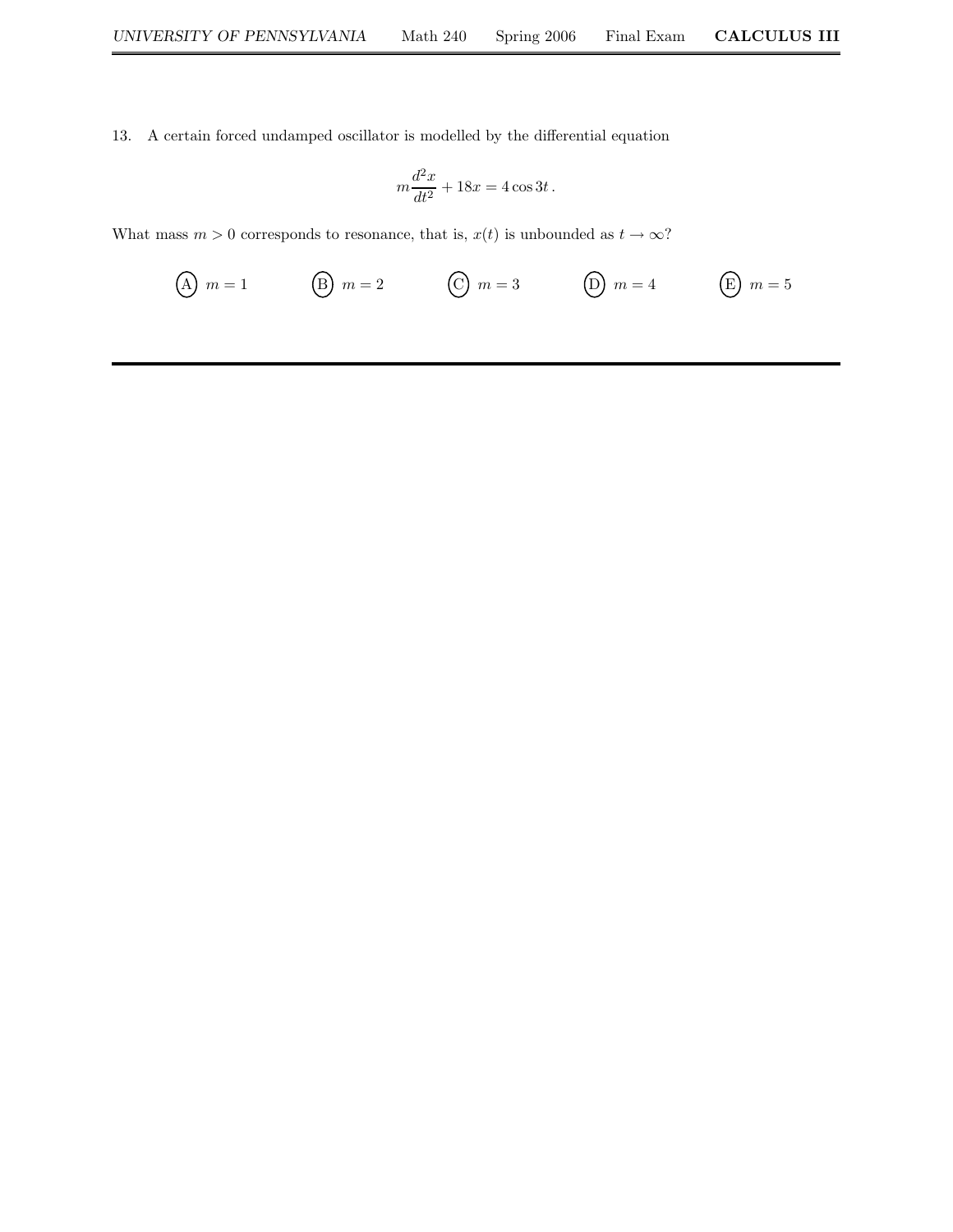14. Compute the determinant

$$
\begin{vmatrix} 0 & -1 & -3 \\ 2 & 3 & 3 \\ -2 & 1 & 1 \end{vmatrix}.
$$
  
(A) -16  
(B) -8  
(C) 0  
(D) 8  
(E) 16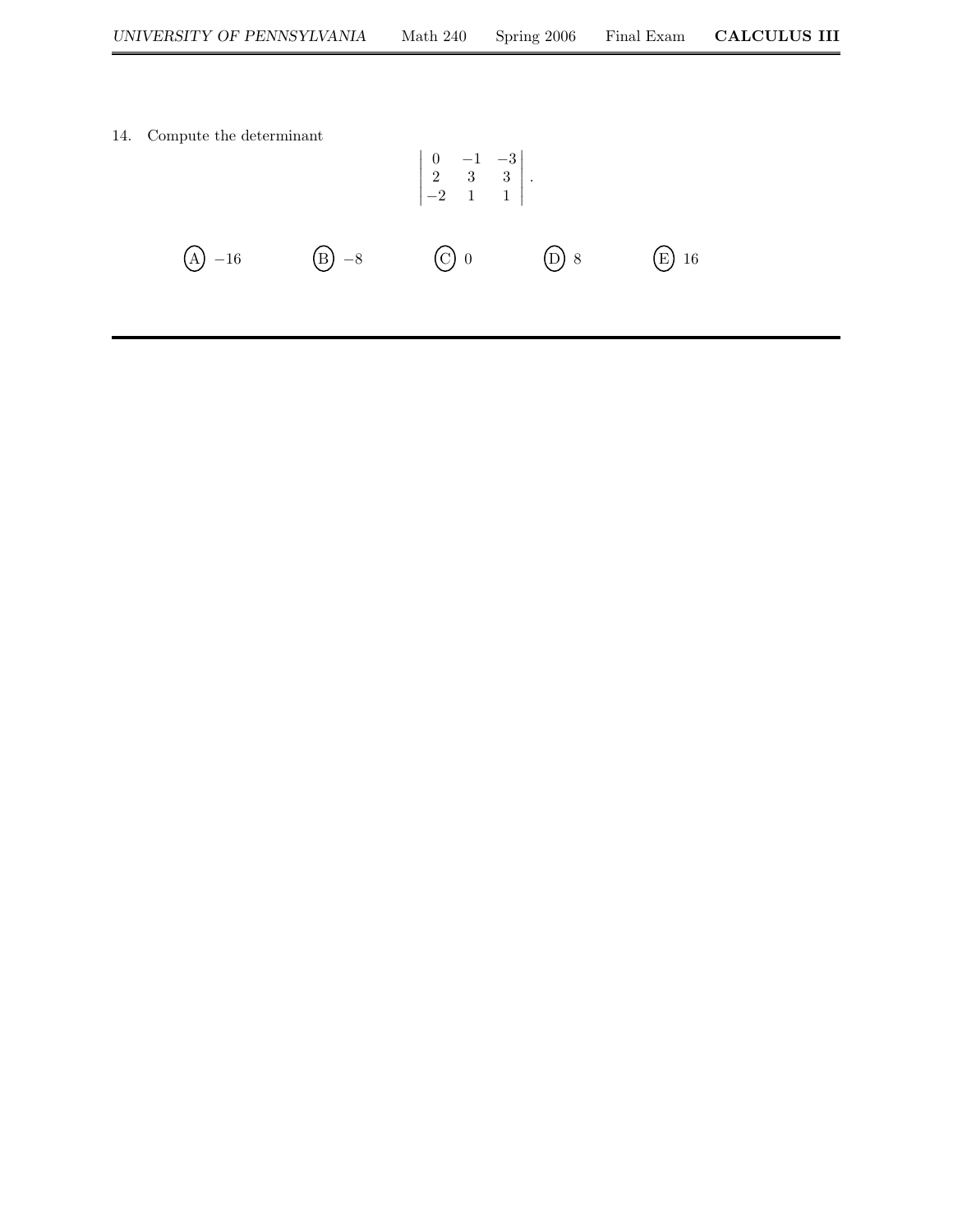15. Solve for  $x$  in the system

$$
x - y - 3z = 0
$$
  

$$
x + 3y + 3z = 2
$$
  

$$
y + z = -2
$$

As a hint:

$$
\begin{vmatrix} 1 & -1 & -3 \\ 1 & 3 & 3 \\ 0 & 1 & 1 \end{vmatrix} = -2
$$

You can also use the previous problem.

$$
\text{(A)} -8 \qquad \text{(B)} -4 \qquad \text{(C)} \text{ no solution} \qquad \text{(D)} 4 \qquad \text{(E)} 8
$$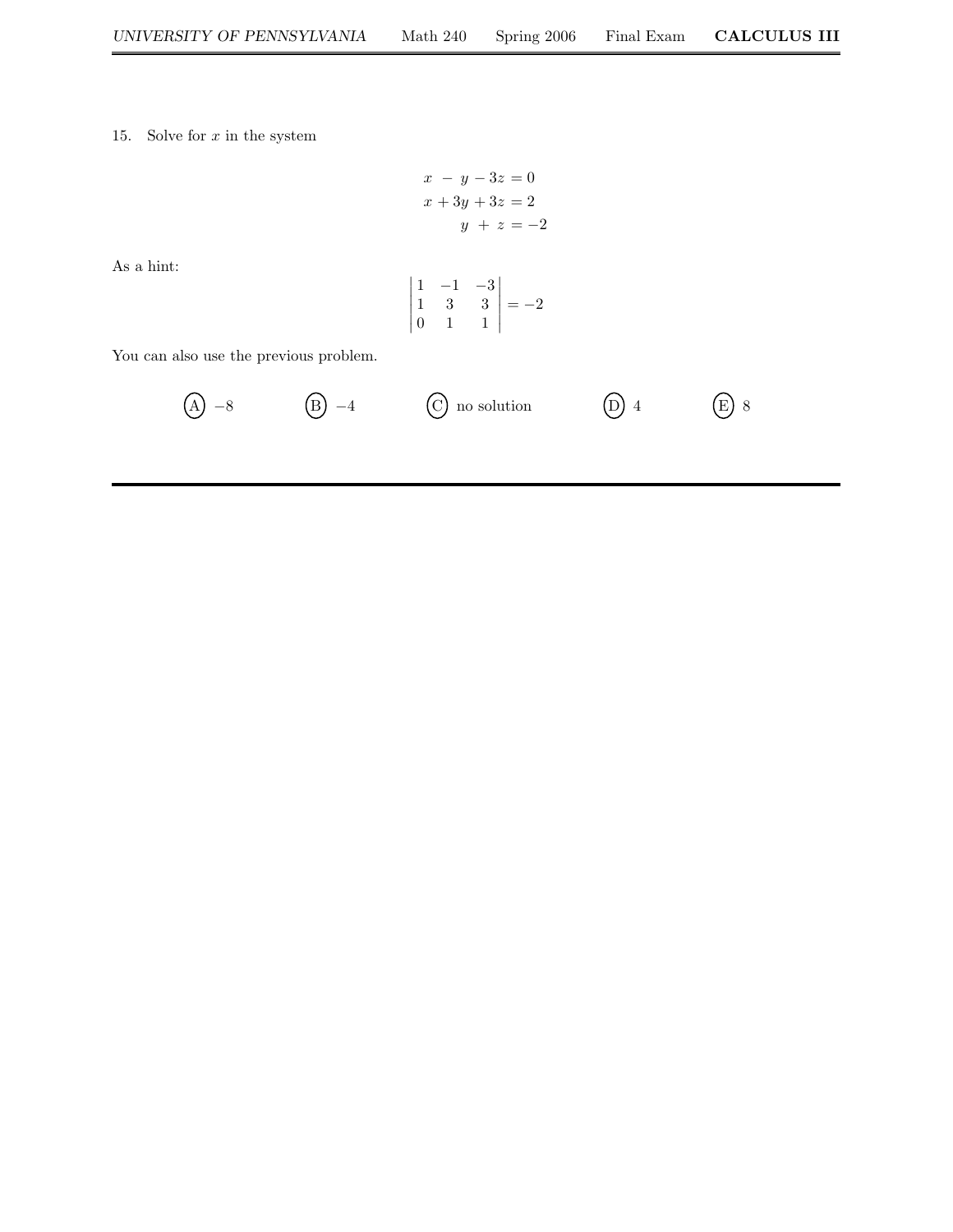16. Compute the sum of the elements in the last column of  $A^{-1}$  where

$$
A = \begin{pmatrix} 1 & 0 & 1 \\ -1 & 1 & 0 \\ 0 & -1 & 1 \end{pmatrix}.
$$

 $\widehat{A}$  -1  $\widehat{B}$  - $\frac{1}{2}$  $\frac{1}{2}$  (c)  $\frac{1}{2}$  $\frac{1}{2}$  (D) 1 (E) *A* is actually singular, and  $A^{-1}$  is undefined.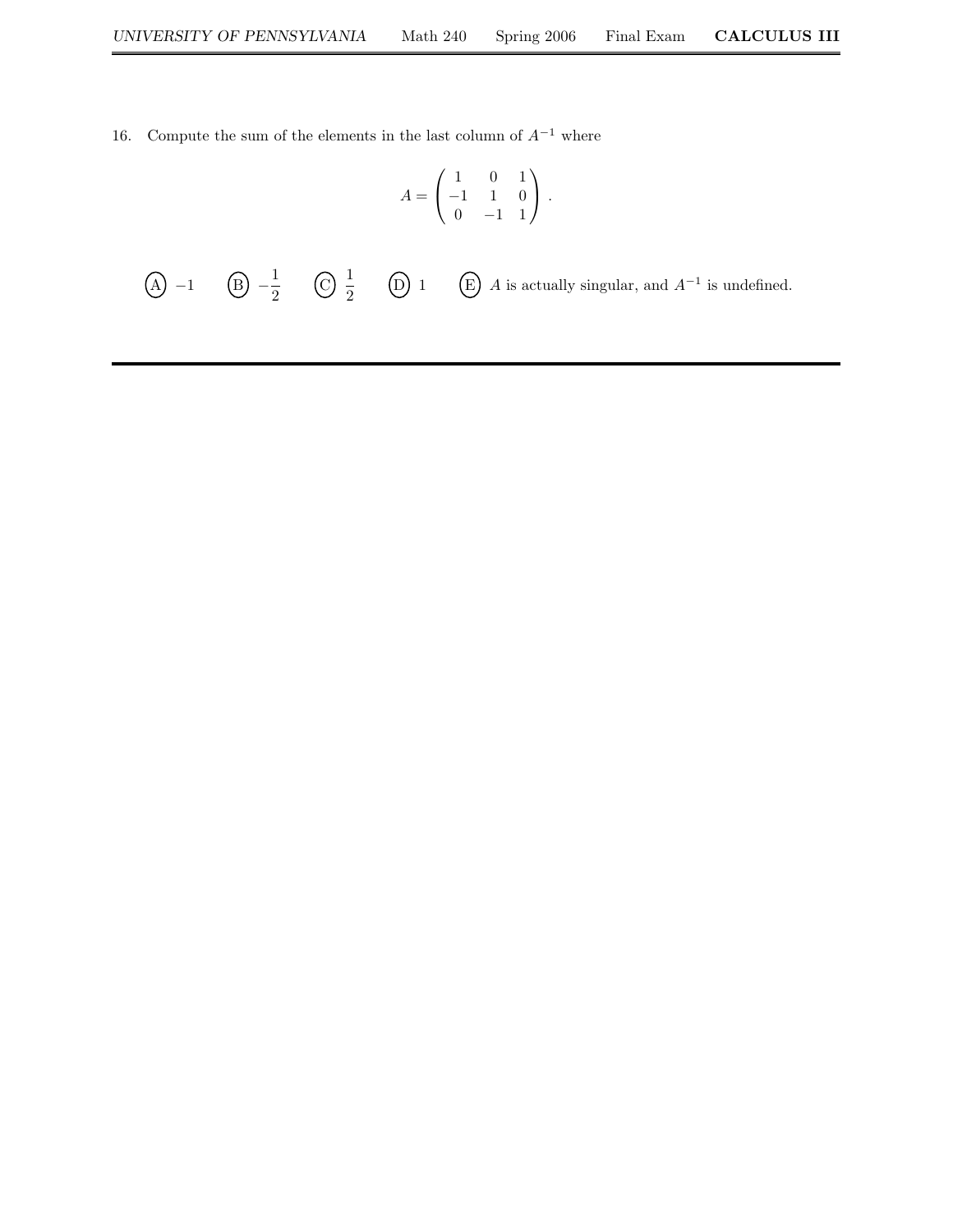17. If

then

 b<sup>1</sup> b<sup>2</sup> b<sup>3</sup> c<sup>1</sup> c<sup>2</sup> c<sup>3</sup>     = x , 2c<sup>2</sup> + a<sup>2</sup> b<sup>2</sup> −a<sup>2</sup> 2c<sup>1</sup> + a<sup>1</sup> b<sup>1</sup> −a<sup>1</sup> 2c<sup>3</sup> + a<sup>3</sup> b<sup>3</sup> −a<sup>3</sup> = ? A 0 B −x C 2x D −2x E 3x

 $a_1$   $a_2$   $a_3$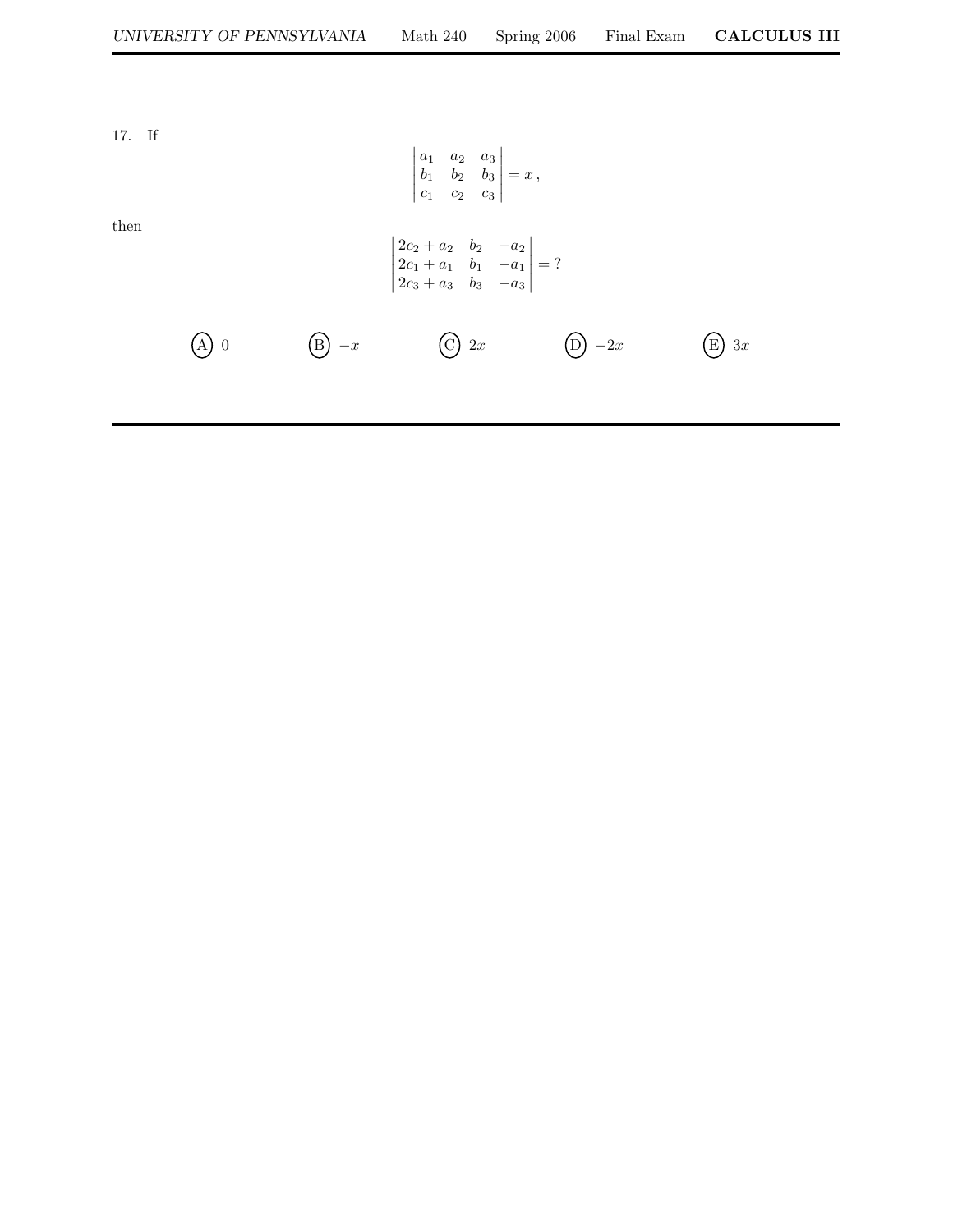18. Select a matrix with eigenvalues 0 and 2, and corresponding eigenvectors  $\begin{pmatrix} 1 \\ 2 \end{pmatrix}$ 2  $\Big\}, \Big\{\frac{1}{2}\Big\}$ 3 .

$$
\textcircled{A} \begin{pmatrix} -4 & 2 \\ -12 & 6 \end{pmatrix} \qquad \textcircled{B} \begin{pmatrix} -2 & 1 \\ -8 & 4 \end{pmatrix} \qquad \textcircled{C} \begin{pmatrix} -4 & -12 \\ 2 & 6 \end{pmatrix} \qquad \textcircled{D} \begin{pmatrix} 0 & 3 \\ 0 & 2 \end{pmatrix} \qquad \textcircled{E} \begin{pmatrix} -4 & -8 \\ 3 & 6 \end{pmatrix}
$$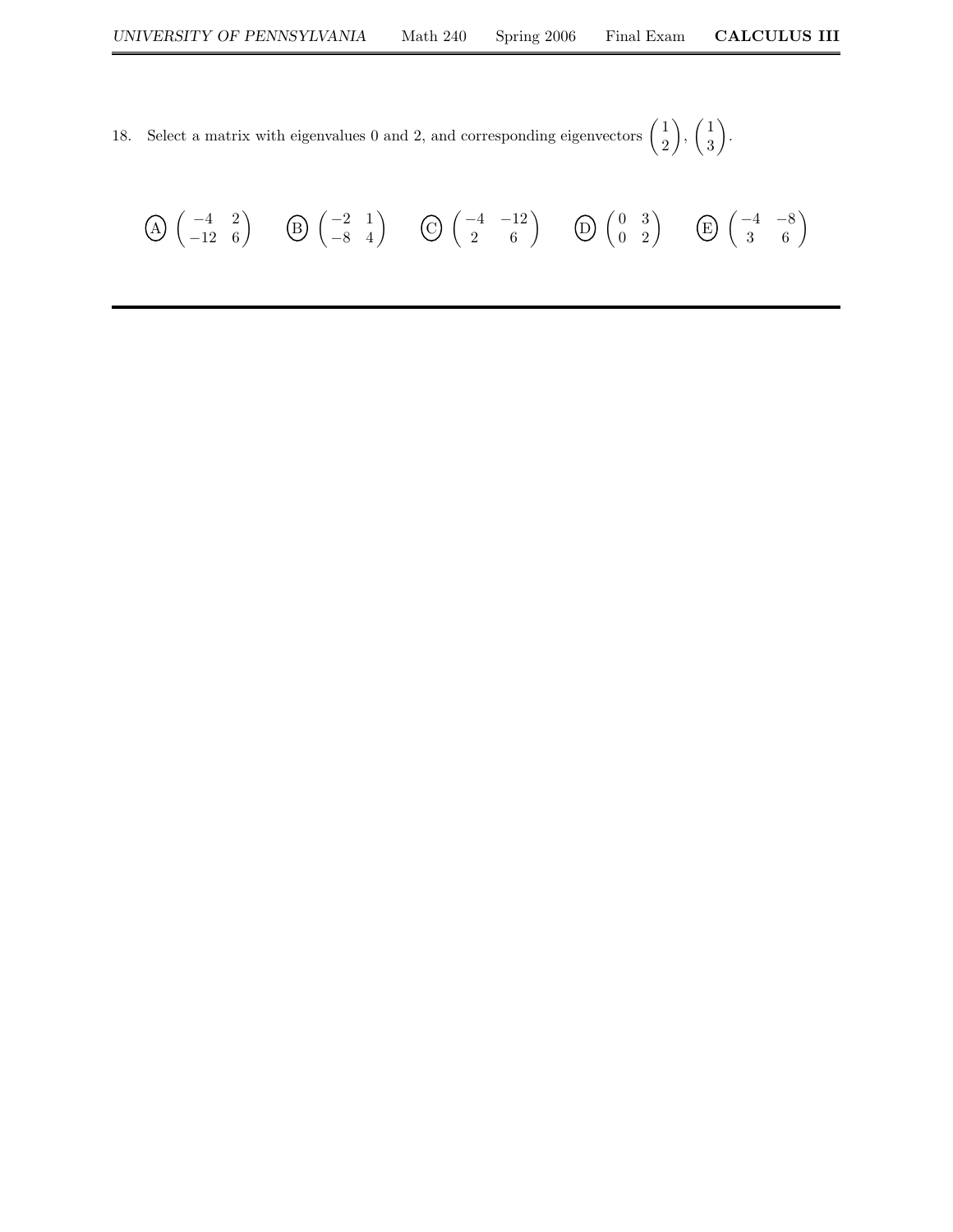19. The characteristic polynomial of  $A =$  $\sqrt{ }$  $\mathcal{L}$  $8 -2 2$  $-2$  5 4 2 4 5  $\setminus$ is  $p(\lambda) = -\lambda(\lambda - 9)^2$ .  $\sqrt{ }$  $\overline{1}$ 1 2  $-2$  $\setminus$  is an eigenvector for 0, and  $\sqrt{ }$  $\mathcal{L}$  $\frac{-2}{2}$ 1 0  $\setminus$  is an eigenvector for 9. Select the vector below which is another eigenvector for 9, and is also orthogonal to  $\sqrt{ }$  $\mathcal{L}$  $\frac{-2}{2}$ 1 0  $\setminus$  $\cdot$ 

$$
\textcircled{A} \begin{pmatrix} 0 \\ 0 \\ 9 \end{pmatrix} \qquad \textcircled{B} \begin{pmatrix} 2 \\ 4 \\ 3 \end{pmatrix} \qquad \textcircled{C} \begin{pmatrix} 4 \\ 8 \\ 2 \end{pmatrix} \qquad \textcircled{D} \begin{pmatrix} 3 \\ 6 \\ -1 \end{pmatrix} \qquad \textcircled{E} \begin{pmatrix} 2 \\ 4 \\ 5 \end{pmatrix}
$$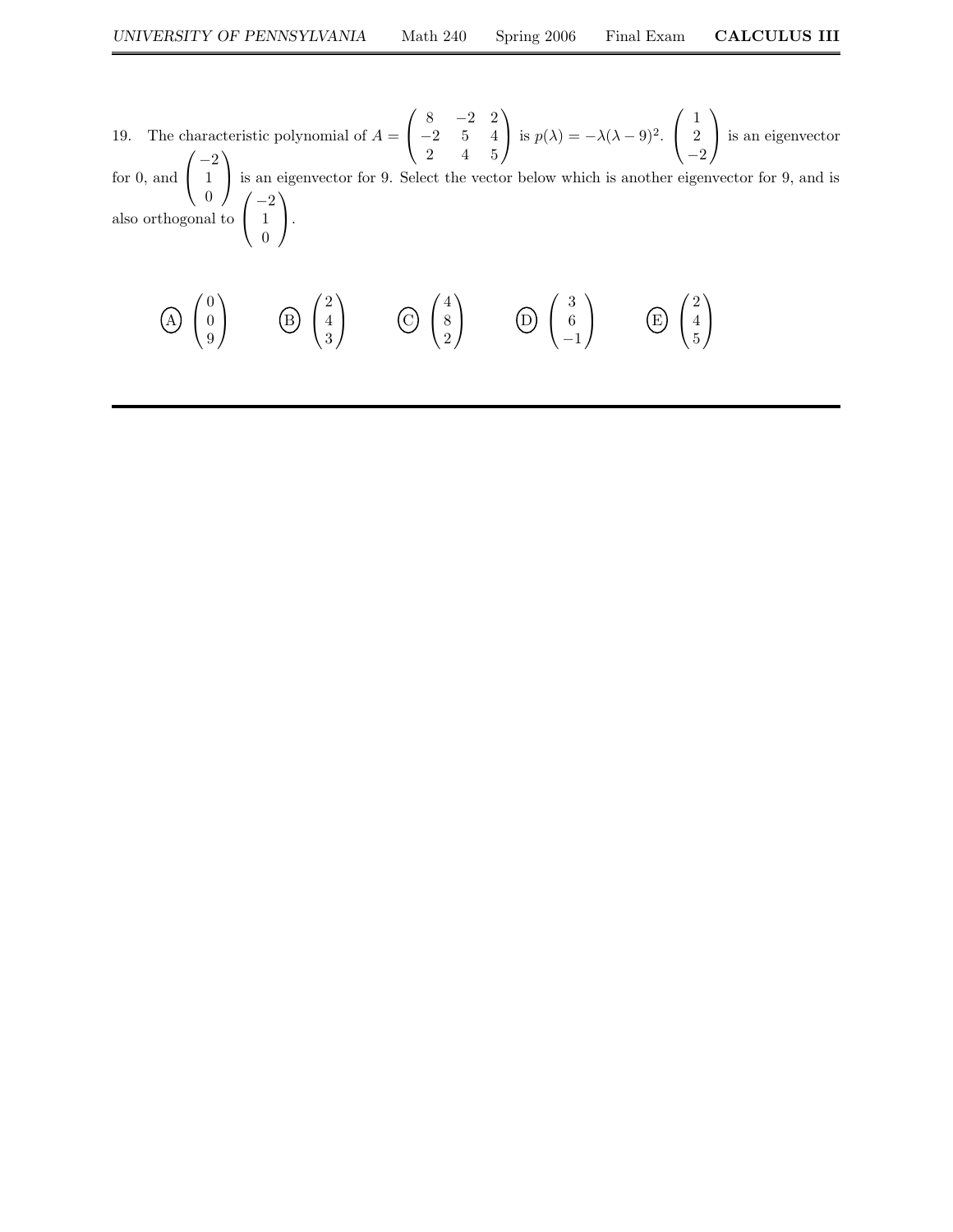20. Let  $\mathbf{F} = (x - y)\mathbf{i} - 2xz\mathbf{j} - x^2\mathbf{k}$ . Evaluate

$$
\iint_{\mathcal{S}} (\nabla \times \mathbf{F}) \cdot \mathbf{n} \, dS = \iint_{\mathcal{S}} (\nabla \times \mathbf{F}) \cdot d\mathbf{S},
$$

where S is the portion of the cone  $z = 1 - \sqrt{x^2 + y^2}$  above the xy-plane with outward directed normal (away from the origin).

Equivalently, evaluate  $\iint_{\mathcal{S}} P dy dz + Q dz dx + R dx dy$  where  $\nabla \times \mathbf{F} = P\mathbf{i} + Q\mathbf{j} + R\mathbf{k}$ .

$$
(A) 0 \t\t (B) \pi \t\t (C) 2\pi \t\t (D) 3\pi \t\t (E) 4\pi
$$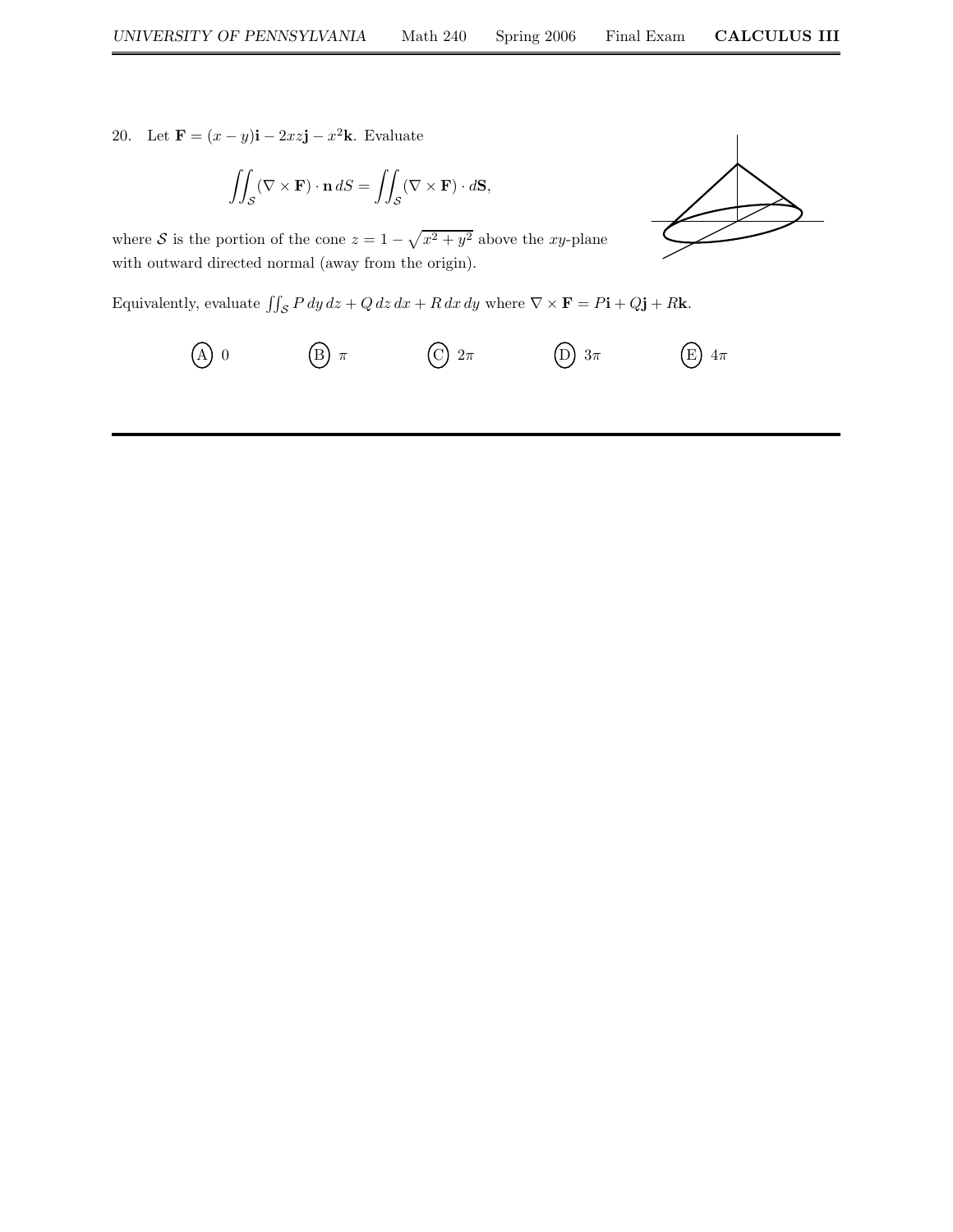$$
\iint_{\mathcal{R}} xy \, dA
$$

over the region bounded by the curves  $xy = 1$ ,  $xy = 5$ ,  $y = x^2$  and  $y = 4x^2$ .